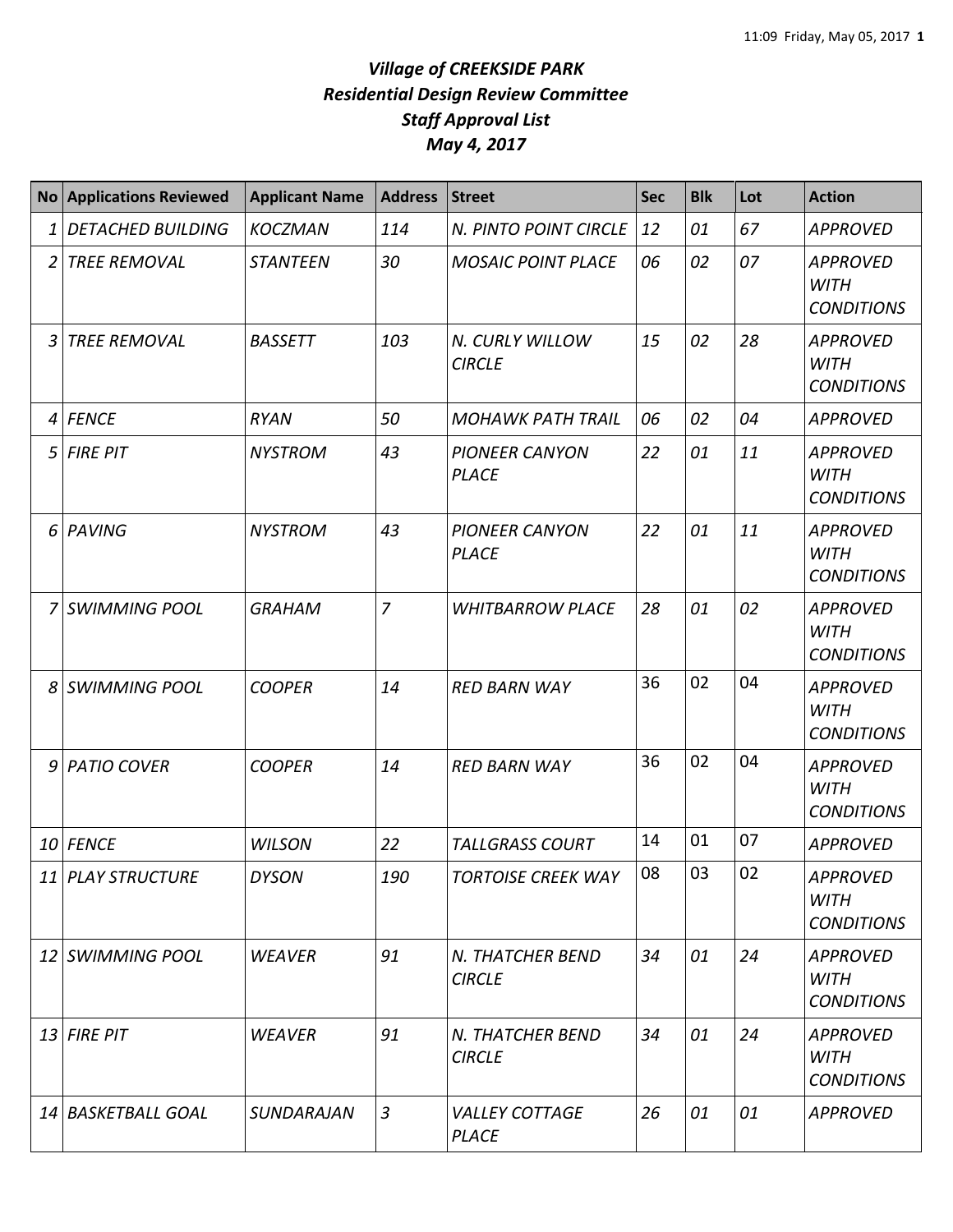## *Village of CREEKSIDE PARK Residential Design Review Committee Staff Approval List May 4, 2017*

| <b>No</b>       | <b>Applications Reviewed</b>                                        | <b>Applicant Name</b> | <b>Address</b> | <b>Street</b>                          | <b>Sec</b> | <b>Blk</b> | Lot | <b>Action</b>                                       |
|-----------------|---------------------------------------------------------------------|-----------------------|----------------|----------------------------------------|------------|------------|-----|-----------------------------------------------------|
| 15              | <b>SCREENED</b><br><b>STRUCTURE FOR</b><br><b>TRASH AND RECYCLE</b> | <b>SNEED</b>          | 255            | <b>NEW HARMONY TRAIL</b>               | 14         | 05         | 04  | <b>APPROVED</b><br><b>WITH</b><br><b>CONDITIONS</b> |
|                 | 16 SUMMER KITCHEN                                                   | VAN OOST              | 26             | LAKE REVERIE PLACE                     | 17         | 01         | 07  | <b>APPROVED</b><br><b>WITH</b><br><b>CONDITIONS</b> |
| 17 <sup>1</sup> | <b>SWIMMING POOL</b>                                                | <b>CRAWLEY</b>        | 34             | <b>WANING MOON DRIVE</b>               | 30         | 01         | 02  | <b>APPROVED</b><br><b>WITH</b><br><b>CONDITIONS</b> |
| 18              | PERGOLA                                                             | <b>CRAWLEY</b>        | 34             | <b>WANING MOON DRIVE</b>               | 30         | 01         | 02  | <b>APPROVED</b><br><b>WITH</b><br><b>CONDITIONS</b> |
| 19              | <b>FENCE</b>                                                        | <b>DARLASTON</b>      | 19             | <b>WOODED OVERLOOK</b><br><b>DRIVE</b> | 19         | 02         | 02  | <b>APPROVED</b><br><b>WITH</b><br><b>CONDITIONS</b> |
| 20 <sub>l</sub> | <b>COLOR</b>                                                        | <b>DARLASTON</b>      | 19             | <b>WOODED OVERLOOK</b><br><b>DRIVE</b> | 19         | 02         | 02  | <b>APPROVED</b>                                     |
| 21              | <b>OUTDOOR BATH AND</b><br><b>STORAGE</b>                           | <b>DSOUZA</b>         | 218            | ROCKWELL PARK BLVD                     | 33         | 10         | 09  | <b>APPROVED</b><br><b>WITH</b><br><b>CONDITIONS</b> |
|                 | 22 SUMMER KITCHEN                                                   | <b>DSOUZA</b>         | 218            | ROCKWELL PARK BLVD                     | 33         | 10         | 09  | <b>APPROVED</b><br><b>WITH</b><br><b>CONDITIONS</b> |
| 23              | PAVING                                                              | <b>DSOUZA</b>         | 218            | ROCKWELL PARK BLVD                     | 33         | 10         | 09  | <b>APPROVED</b>                                     |
|                 | 24 SWIMMING POOL                                                    | <b>OIKAWA</b>         | 202            | ROCKWELL PARK BLVD                     | 33         | 10         | 06  | <b>APPROVED</b><br><b>WITH</b><br><b>CONDITIONS</b> |
|                 | 25 SWIMMING POOL                                                    | <b>BULOZ</b>          | 46             | <b>STAR IRIS PLACE</b>                 | 14         | 01         | 37  | <b>APPROVED</b><br>WITH<br><b>CONDITIONS</b>        |
|                 | <b>26 SUMMER KITCHEN</b>                                            | <b>BULOZ</b>          | 46             | <b>STAR IRIS PLACE</b>                 | 14         | 01         | 37  | <b>APPROVED</b><br><b>WITH</b><br><b>CONDITIONS</b> |
| 27I             | <b>GENERATOR</b>                                                    | <b>WYSS</b>           | 118            | S. BEECH SPRING<br><b>CIRCLE</b>       | 10         | 04         | 01  | <b>APPROVED</b><br><b>WITH</b><br><b>CONDITIONS</b> |